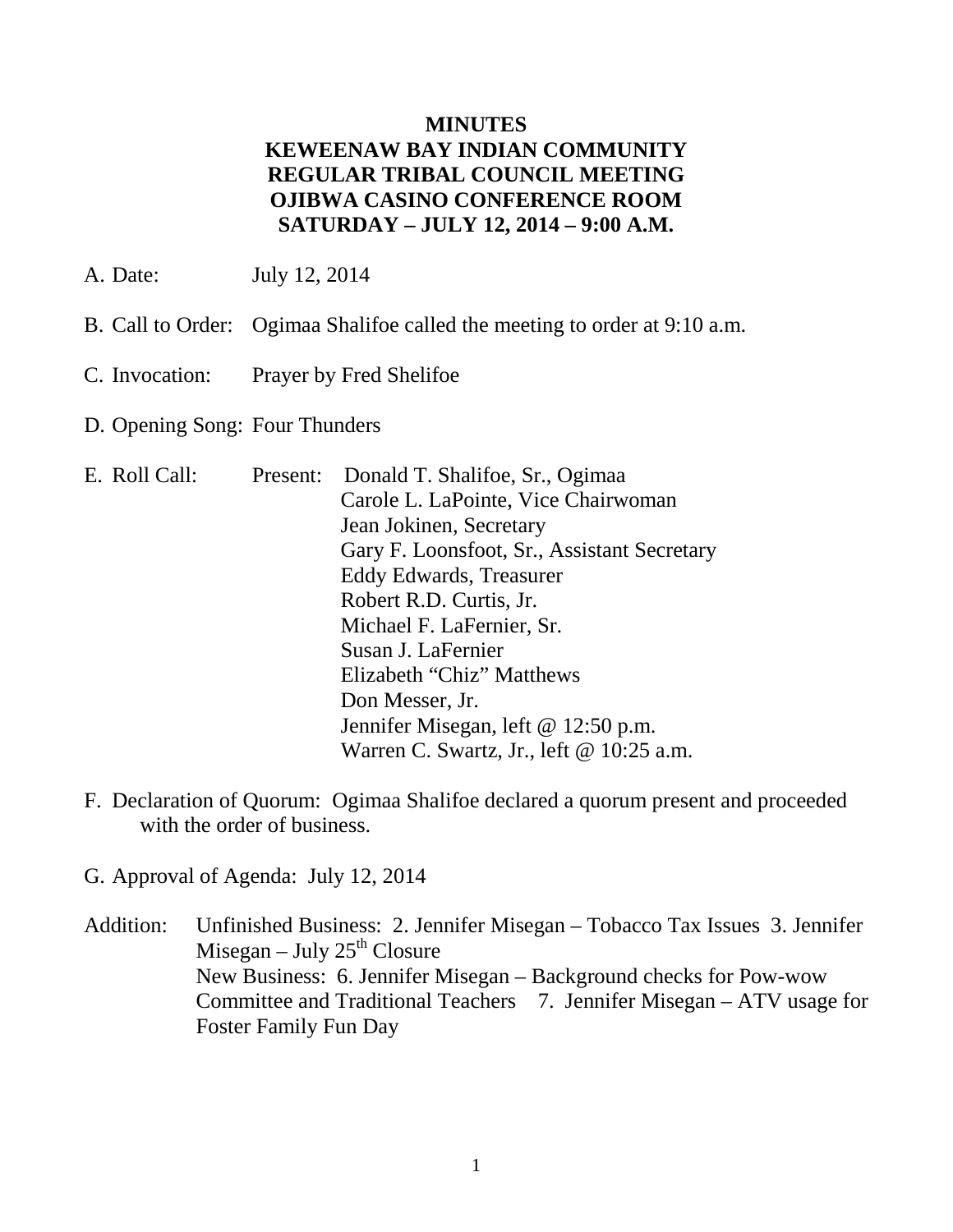**MOTION MADE BY EDDY EDWARDS TO APPROVE THE AGENDA WITH THE ADDITIONS. SUPPORTED BY WARREN C. SWARTZ, JR. TWELVE IN FAVOR (Donald T. Shalifoe, Sr., Carole L. LaPointe, Jean Jokinen, Gary F. Loonsfoot, Sr., Eddy Edwards, Robert R.D. Curtis, Jr., Michael F. LaFernier, Sr., Susan J. LaFernier, Elizabeth "Chiz" Matthews, Don Messer, Jr., Jennifer Misegan, Warren C. Swartz, Jr.), OPPOSED – 0, ABSTAINING - 0, ABSENT – 0, MOTION CARRIED.**

H. For Your Information:

- 1. Letter from George Hopkins, Narragansett Indian Tribal Council
- 2. Voight Inter-Tribal Task Force Meeting Minutes from May 1, 2014 Hinckley, MN
- 3. Department of the Treasury IRS Compliance Check Ojibwa Tobacco, Inc.
- 4. Kevin Washburn, U.S. Dept. of the Interior Alaska Trust Acquisitions of Land comment period extended
- 5. Kevin Washburn, U.S. Dept. of the Interior Advance Notice of Proposed Rule Making
- 6. Thank You Letter from Grayson Roe
- 7. Letter from Lou Yost, U.S. Board on Geographic Names regarding comments to name Fujita Island (an unnamed stream in Louis County, MN)
- I. Approval of Meeting Minutes July 2, 2014

**MOTION MADE BY WARREN C. SWARTZ, JR. TO APPROVE JULY 2, 2014 MINUTES WITH THE CORRECTION: ON THE MOTION ABOUT SENIOR ASSISTANCE PROGRAM THAT SAP BE SPELLED OUT. SUPPORTED BY EDDY EDWARDS. TEN IN FAVOR (Donald T. Shalifoe, Sr., Carole L. LaPointe, Jean Jokinen, Gary F. Loonsfoot, Sr., Eddy Edwards, Michael F. LaFernier, Sr., Susan J. LaFernier, Elizabeth "Chiz" Matthews, Don Messer, Jr., Warren C. Swartz, Jr.), OPPOSED – 1 (Jennifer Misegan ), ABSTAINING – 1 (Robert R.D. Curtis, Jr.), ABSENT – 0, MOTION CARRIED.**

J. Treasurer's Report/ June 2014 – Verbal

**MOTION MADE BY JEAN JOKINEN TO APPROVE TREASURER'S REPORT FOR JUNE 2014. SUPPORTED BY CAROLE LAPOINTE. ELEVEN IN FAVOR (Donald T. Shalifoe, Sr., Carole L. LaPointe, Jean Jokinen, Gary F. Loonsfoot, Sr., Eddy Edwards, Robert R.D. Curtis, Jr., Michael F. LaFernier, Sr., Susan J. LaFernier, Elizabeth "Chiz" Matthews, Don Messer, Jr., Warren C. Swartz, Jr.),**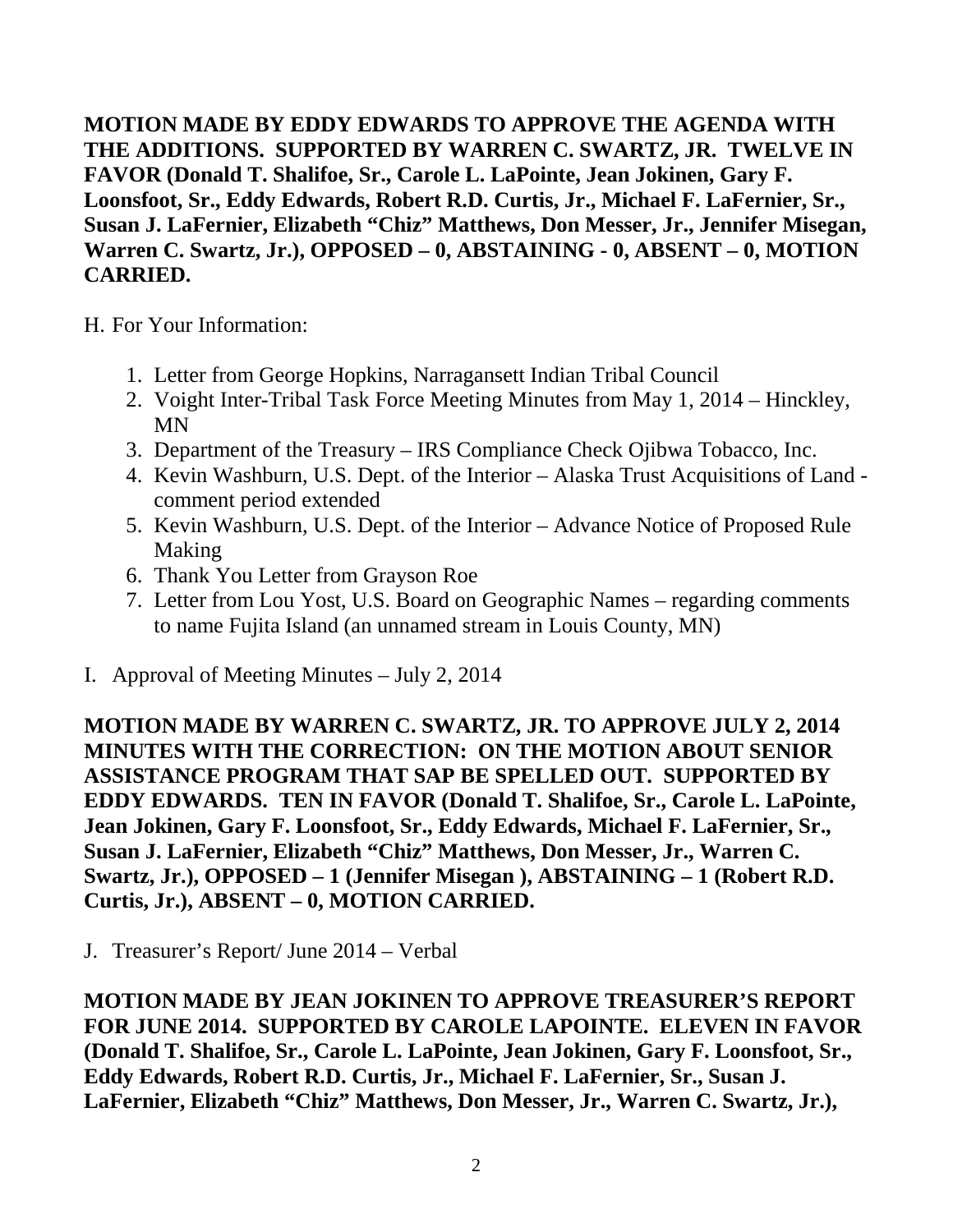# **OPPOSED – 0, ABSTAINING – 1 (Jennifer Misegan ), ABSENT – 0, MOTION CARRIED.**

Jennifer would like to see written reports.

K. Ogimaa's Report/May & June 2014 – Verbal

**MOTION MADE BY EDDY EDWARDS TO APPROVE OGIMAA'S REPORTS FOR MAY & JUNE 2014. SUPPORTED BY ROBERT R.D. CURTIS, JR. ELEVEN IN FAVOR (Donald T. Shalifoe, Sr., Carole L. LaPointe, Jean Jokinen, Gary F. Loonsfoot, Sr., Eddy Edwards, Robert R.D. Curtis, Jr., Michael F. LaFernier, Sr., Susan J. LaFernier, Elizabeth "Chiz" Matthews, Don Messer, Jr.,**  Warren C. Swartz, Jr.), OPPOSED - 1 (Jennifer Misegan ), ABSTAINING - 0, **ABSENT – 0, MOTION CARRIED.**

Jennifer would like to see written reports.

L. Department Head Reports – May 2014 – it was stated that some of the same April reports were in the May reports

**MOTION MADE BY EDDY EDWARDS TO TABLE THE MAY 2014 DEPARTMENT HEAD REPORTS. SUPPORTED BY SUSAN J. LAFERNIER. TWELVE IN FAVOR (Donald T. Shalifoe, Sr., Carole L. LaPointe, Jean Jokinen, Gary F. Loonsfoot, Sr., Eddy Edwards, Robert R.D. Curtis, Jr., Michael F. LaFernier, Sr., Susan J. LaFernier, Elizabeth "Chiz" Matthews, Don Messer, Jr., Jennifer Misegan, Warren C. Swartz, Jr.), OPPOSED – 0, ABSTAINING – 0, ABSENT – 0, MOTION CARRIED.**

M.Unfinished Business:

1. Eddy Edwards – FY 2015 Indian Housing Plan (IHP)

**MOTION MADE BY JEAN JOKINEN TO APPROVE FY2015 INDIAN HOUSING PLAN (IHP) FOR HOUSING. SUPPORTED BY CAROLE LAPOINTE. ELEVEN IN FAVOR (Donald T. Shalifoe, Sr., Carole L. LaPointe, Jean Jokinen, Gary F. Loonsfoot, Sr., Eddy Edwards, Michael F. LaFernier, Sr., Susan J. LaFernier, Elizabeth "Chiz" Matthews, Don Messer, Jr., Jennifer Misegan,**  Warren C. Swartz, Jr.), OPPOSED – 0, ABSTAINING – 1 (Robert R.D. Curtis, Jr.), **ABSENT – 0, MOTION CARRIED.**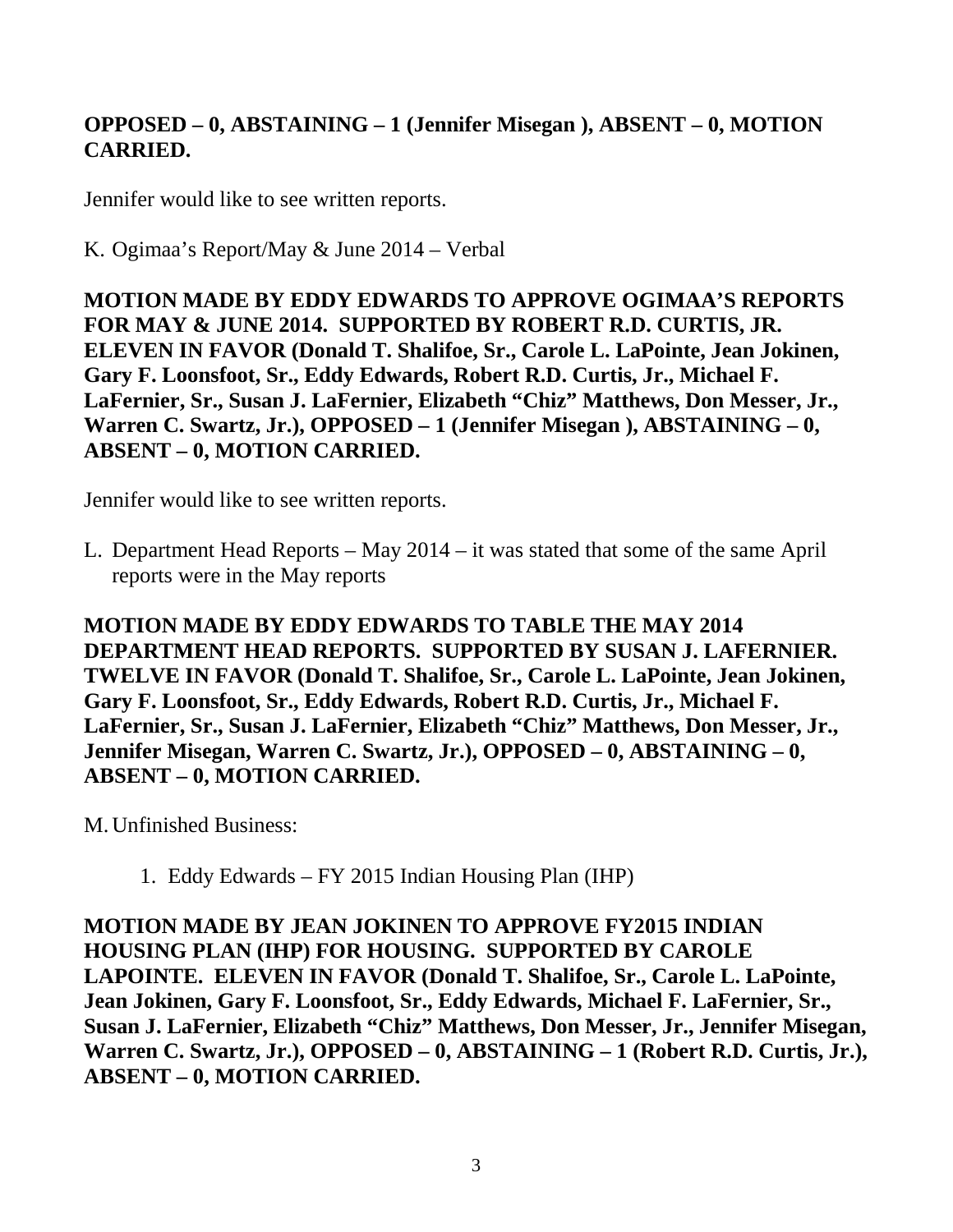2. Jennifer Misegan – Tobacco Tax Issue at the B.P. The tribal member is receiving a .50 refund instead of the entire \$2.00.

MOTION MADE BY JEAN JOKINEN THAT THE FULL \$2.00 GOES TO THE TRIBAL MEMBER FROM THE BP SALES THEN ADDED TO INCLUDE THE \$2.50 DISCOUNT AT THE PINES IS TO STOP AND THE MONEY GOES TO THE TRIBAL MEMBERS. SUPPORTED BY JENNIFER MISEGAN.

Jennifer rescinded her support. Jean rescinded her motion.

MOTION MADE BY JEAN JOKINEN TO STOP THE \$2.50 DISCOUNT AT THE PINES AND THAT THE MONEY GOES TO THE TRIBAL MEMBERS AND WOULD LIKE TO BE ADDED ONTO THE NEXT BOARD MEETING. DIED DUE TO LACK OF SUPPORT.

MOTION MADE BY JENNIFER MISEGAN THAT THE \$2.00 STATE TAX BE GIVEN TO THE TRIBAL MEMBER AT B.P SUPPORTED BY WARREN C. SWARTZ, JR.

**Ogimaa Shalifoe declared the motion out of order.**

**MOTION MADE BY GARY LOONSFOOT, SR. TO TABLE THIS DISCUSSION UNTIL THE HOUSING BOARD CAN MEET WITH THE TRIBAL COUNCIL AS SOON AS POSSIBLE AND TO HAVE THE TRIBAL ATTORNEY PRESENT. SUPPORTED BY ELIZABETH "CHIZ" MATTHEWS. SEVEN IN FAVOR (Donald T. Shalifoe, Sr., Carole L. LaPointe, Jean Jokinen, Gary F. Loonsfoot, Sr., Robert R.D. Curtis, Jr., Elizabeth "Chiz" Matthews, Don Messer, Jr.), OPPOSED – 5 (Eddy Edwards, Michael F. LaFernier, Sr., Susan J. LaFernier, Jennifer Misegan, Warren C. Swartz, Jr.), ABSTAINING – 0, ABSENT – 0, MOTION CARRIED.**

Jennifer stated her opposition: The Housing Authority is a subordinate board of the Tribal Council. The \$2.00 refund is what is owed to the tribal member. The incidence of that tax falls on them, it's being illegally withheld from them and it needs to stop.

Eddy stated his opposition: The Housing Board is a separate legal entity created by the Council under tribal law and there is a law that dictates how the Council interacts with the Housing Board and the authority of the Board of Commissioners to operate the day to day business and that it is out of order for the council to try to run the day to day business of the Housing Authority and if they want to address the Housing Authority through the Indian Housing Plan through the Ordinance it's not through motions of day to day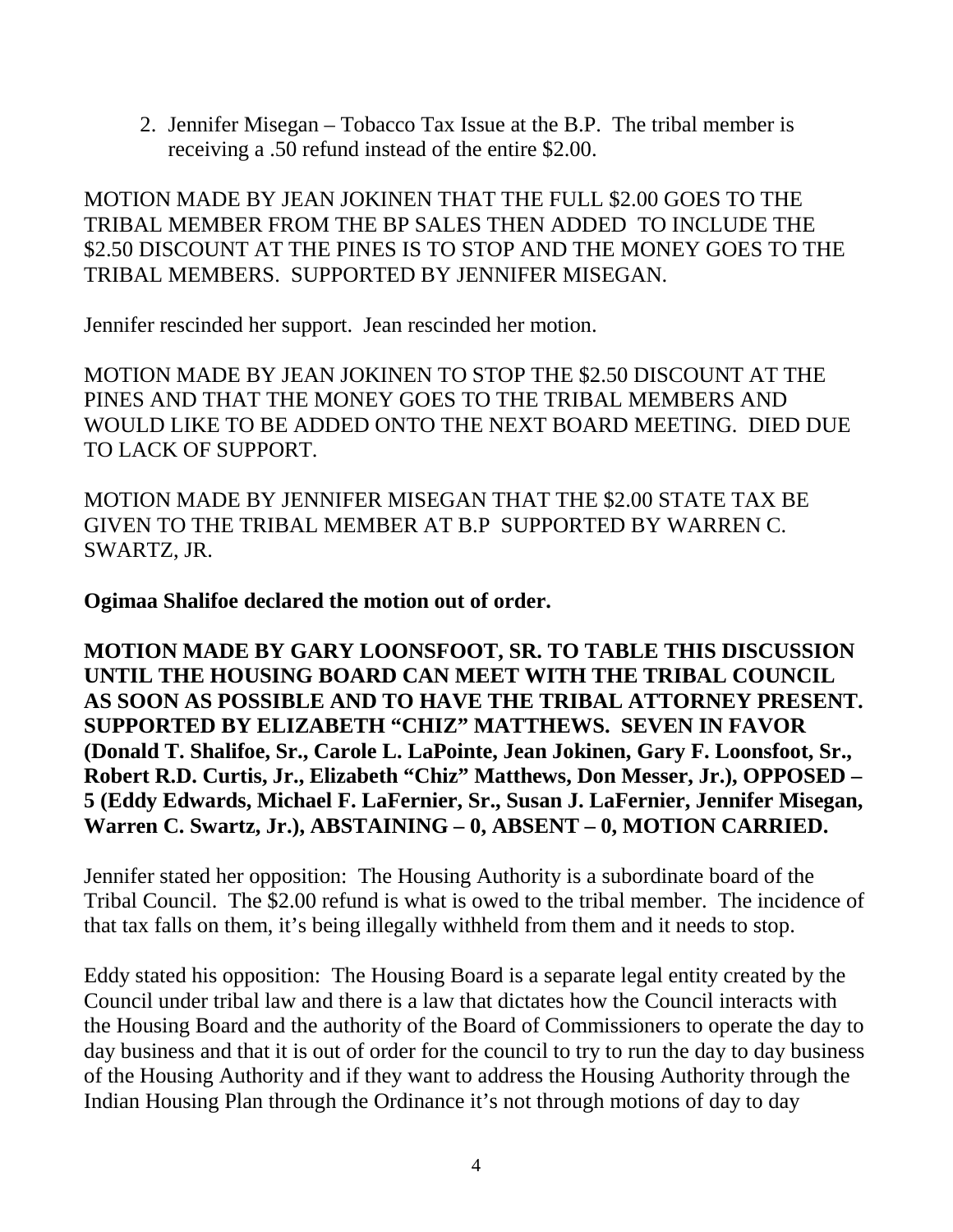business. They have to respect the Board of Commissioners that the Council has empowered to take on this duty.

Chris stated his opposition: It's our duty to uphold the Constitution of the Keweenaw Bay Indian Community and if a subordinate does not want to follow that he will do everything in his power at this Board to make sure they follow the Constitution of the Keweenaw Bay Indian Community.

MOTION MADE BY JEAN JOKINEN THAT THE \$2.50 DISCOUNT DOWN AT THE PINES STOPS AS IT IS ONLY BENEFITING THE TRIBAL MEMBERS WHO SMOKE AND THAT IS NOR FAIR AND TO GIVE IT BACK TO THE PEOPLE IN THEIR CHRISTMAS CHECK DIED DUE TO LACK OF SUPPORT.

3. Jennifer Misegan – July  $25<sup>th</sup>$  Closure for the Pow-wow (see Memos from June 23-24)

**MOTION MADE BY JENNIFER MISEGAN TO MAKE THE JULY 25TH CLOSURE AS A HOLIDAY FOR GOVERNMENT EMPLOYEES. SUPPORTED BY WARREN C. SWARTZ, JR. FOUR IN FAVOR (Michael F. LaFernier, Sr., Susan J. LaFernier, Jennifer Misegan, Warren C. Swartz, Jr.), OPPOSED – 8 (Donald T. Shalifoe, Sr., Carole L. LaPointe, Jean Jokinen, Gary F. Loonsfoot, Sr., Eddy Edwards, Robert R.D. Curtis, Jr., Elizabeth "Chiz" Matthews, Don Messer, Jr.), ABSTAINING – 0, ABSENT – 0, MOTION DEFEATED.** 

Gary stated his opposition: Grand entry is not until 7:00 p.m. that night and they have enough time between 4:30 and 7:00 to get dressed.

R.D. stated his opposition: When someone walks on and we close the tribal center down and when you go to the funeral, there is only a handful of people that are there. I do not like that.

**Break 10:23 a.m. – 10:40 a.m.**

#### **Warren C. Swartz, Jr. left at 10:25 a.m.**

Ogimaa Shalifoe requested a moment of silence for the passing of an elder and KBIC Veteran, Richard Dick Edwards.

N. New Business: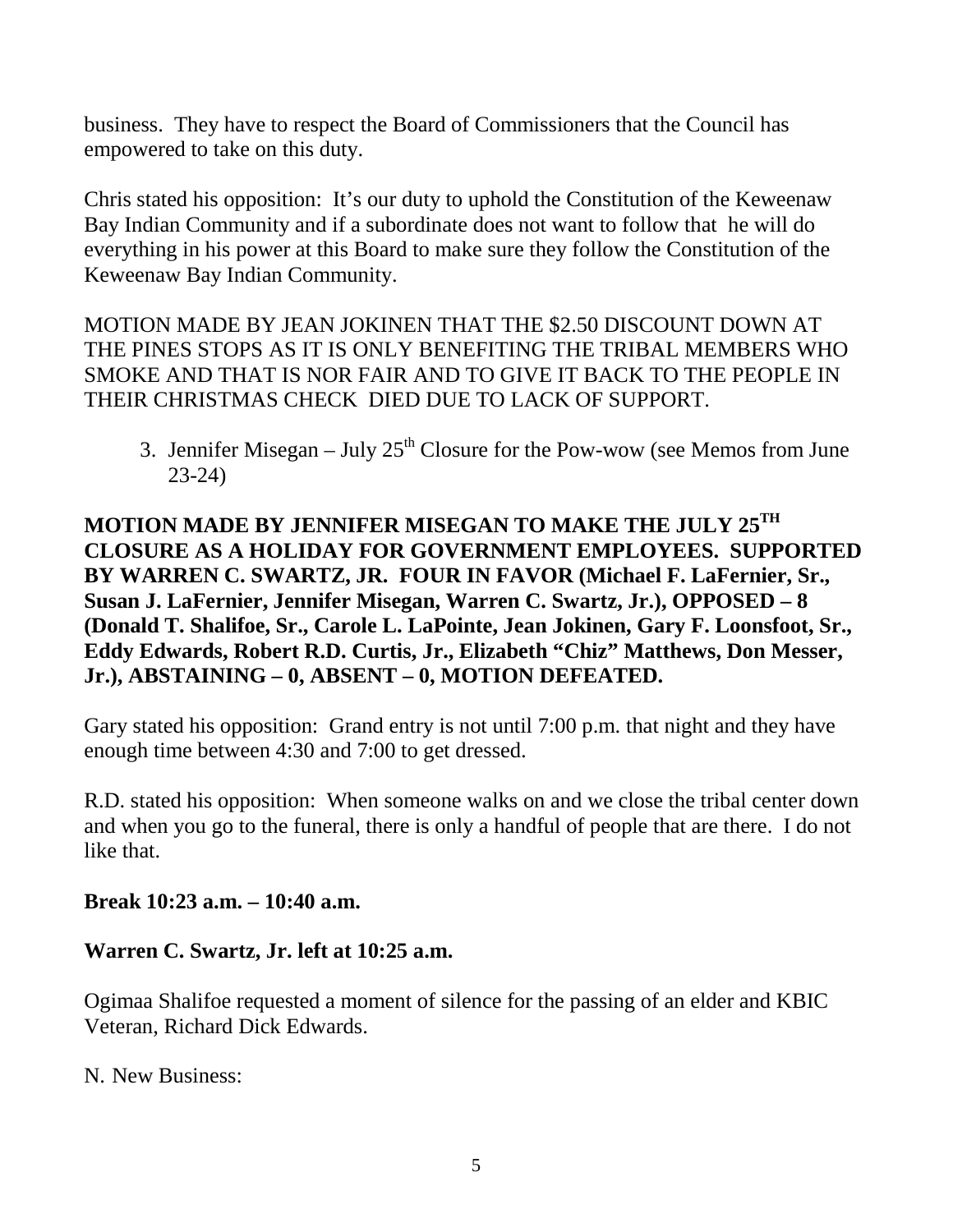1. Patricia Bawden and Marilyn Abbott – Pinery/Assinins Cemetery Issues/medical help for Marquette County Elders

Ogimaa assured the ladies that the issues with the Cemeteries will be taken care of. Carole will help Marilyn with her issues also.

### **Jean Jokinen out of the room 10:49 a.m. – 10:51 a.m.**

- 2. Dan MacNeil, Tribal Attorney/Prosecutor
	- a) Lucky 7's John Gervais Business and Food Service Renewal Contracts

## **Jean Jokinen out of the room 11:01 a.m. – 11:03 a.m.**

**Carole LaPointe out of the room 11:01 a.m. – 11:04 a.m.**

**Casino Restaurant Space Lease Extension (Addendum)**

**MOTION MADE BY EDDY EDWARDS TO APPROVE THE TWO-YEAR LEASE EXTENSION FOR LUCKY 7'S RESTAURANT. SUPPORTED BY GARY F. LOONSFOOT, SR. NINE IN FAVOR (Donald T. Shalifoe, Sr., Gary F. Loonsfoot, Sr., Eddy Edwards, Robert R.D. Curtis, Jr., Michael F. LaFernier, Sr., Susan J. LaFernier, Elizabeth "Chiz" Matthews, Don Messer, Jr., Jennifer Misegan), OPPOSED – 0, ABSTAINING – 1 (Jean Jokinen), ABSENT – 2 (Carole L. LaPointe, Warren C. Swartz, Jr.), MOTION CARRIED.**

**MOTION MADE BY EDDY EDWARDS TO APPROVE THE BUSINESS AND FOOD SERVICE RENEWALS FOR LUCKY 7'S. SUPPORTED BY DON MESSER, JR. ELEVEN IN FAVOR (Donald T. Shalifoe, Sr., Carole L. LaPointe , Jean Jokinen, Gary F. Loonsfoot, Sr., Eddy Edwards, Robert R.D. Curtis, Jr., Michael F. LaFernier, Sr., Susan J. LaFernier, Elizabeth "Chiz" Matthews, Don Messer, Jr., Jennifer Misegan), OPPOSED – 0, ABSTAINING – 0, ABSENT – 1 (Warren C. Swartz, Jr.), MOTION CARRIED.**

b) Jeremy Hebert Business Renewal License, C & C Tire

**MOTION MADE BY EDDY EDWARDS TO APPROVE JEREMY HEBERT'S BUSINESS RENEWAL LICENSE FOR C & C TIRE. SUPPORTED BY MICHAEL F. LAFERNIER, SR. ELEVEN IN FAVOR (Donald T. Shalifoe, Sr., Carole L. LaPointe , Jean Jokinen, Gary F. Loonsfoot, Sr., Eddy Edwards, Robert**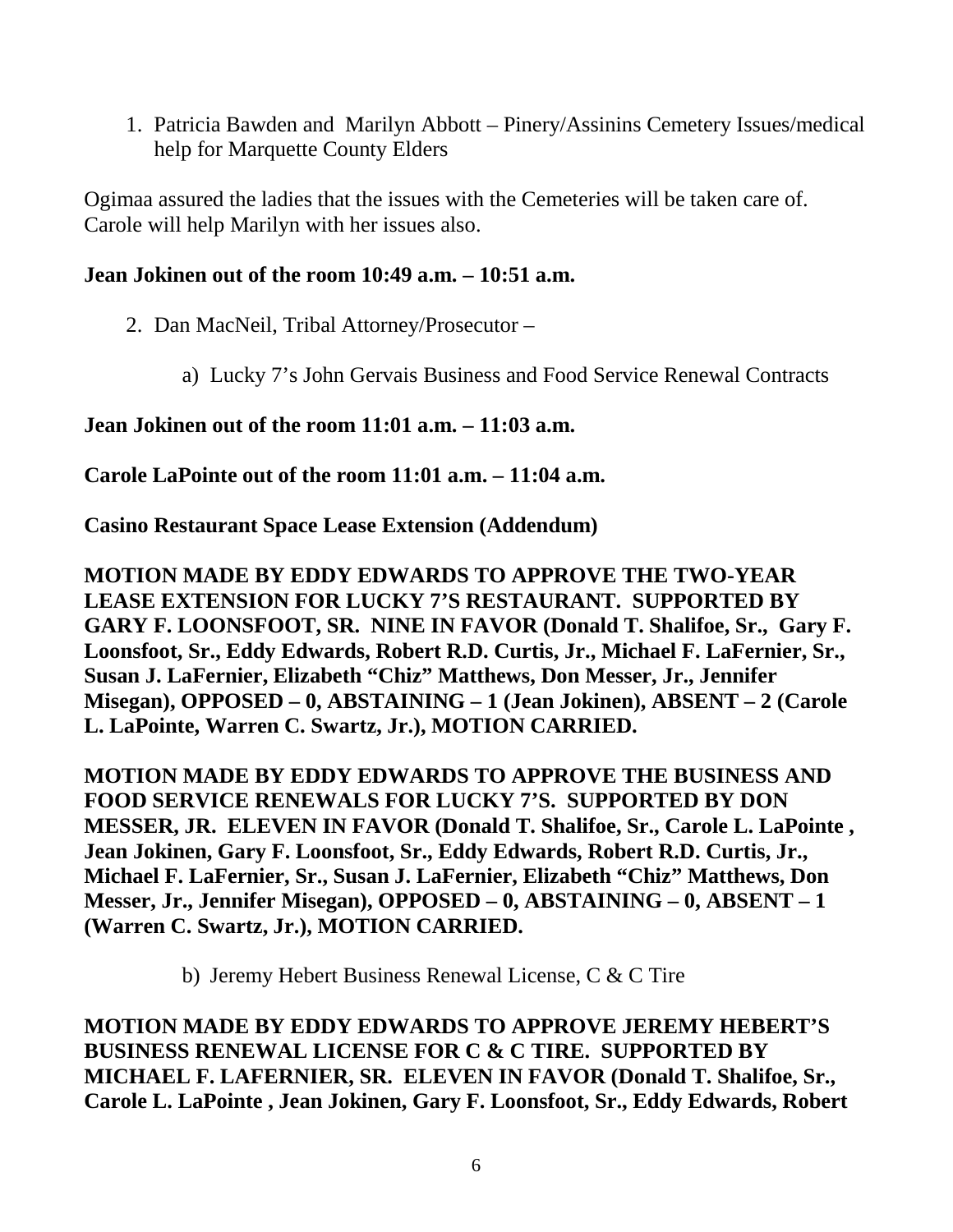### **R.D. Curtis, Jr., Michael F. LaFernier, Sr., Susan J. LaFernier, Elizabeth "Chiz" Matthews, Don Messer, Jr., Jennifer Misegan), OPPOSED – 0, ABSTAINING – 0, ABSENT – 1 (Warren C. Swartz, Jr.), MOTION CARRIED.**

c) Jeffery Loman Business Renewal License, Keweenaw Konsulting (Environmental)

**MOTION MADE BY JENNIFER MISEGAN TO APPROVE THE BUSINESS RENEWAL LICENSE FOR KEWEENAW KONSULTING. SUPPORTED BY ELIZABETH "CHIZ" MATTHEWS. ELEVEN IN FAVOR (Donald T. Shalifoe, Sr., Carole L. LaPointe , Jean Jokinen, Gary F. Loonsfoot, Sr., Eddy Edwards, Robert R.D. Curtis, Jr., Michael F. LaFernier, Sr., Susan J. LaFernier, Elizabeth "Chiz" Matthews, Don Messer, Jr., Jennifer Misegan), OPPOSED – 0, ABSTAINING – 0, ABSENT – 1 (Warren C. Swartz, Jr.), MOTION CARRIED.**

> d) Richard Geroux Business Renewal License, Jimaganish Wadokaged (nonprofit bar)

**MOTION MADE BY EDDY EDWARDS TO APPROVE THE BUSINESS RENEWAL LICENSE FOR JIMAGANISH WADOKAGED. SUPPORTED BY JENNIFER MISEGAN. ELEVEN IN FAVOR (Donald T. Shalifoe, Sr., Carole L. LaPointe , Jean Jokinen, Gary F. Loonsfoot, Sr., Eddy Edwards, Robert R.D. Curtis, Jr., Michael F. LaFernier, Sr., Susan J. LaFernier, Elizabeth "Chiz" Matthews, Don Messer, Jr., Jennifer Misegan), OPPOSED – 0, ABSTAINING – 0, ABSENT – 1 (Warren C. Swartz, Jr.), MOTION CARRIED.**

3. Holly Makela, Healing to Wellness Coordinator/Ashley Chosa – Substance Abuse 1<sup>st</sup> Annual Memorial/Recovery Walk August 9, 2014

**MOTION MADE BY SUSAN J. LAFERNIER TO APPROVE THE 2014 MEMORIAL/RECOVERY WALK BUDGET FOR \$2500. SUPPORTED BY JENNIFER MISEGAN. ELEVEN IN FAVOR (Donald T. Shalifoe, Sr., Carole L. LaPointe , Jean Jokinen, Gary F. Loonsfoot, Sr., Eddy Edwards, Robert R.D. Curtis, Jr., Michael F. LaFernier, Sr., Susan J. LaFernier, Elizabeth "Chiz" Matthews, Don Messer, Jr., Jennifer Misegan), OPPOSED – 0, ABSTAINING – 0, ABSENT – 1 (Warren C. Swartz, Jr.), MOTION CARRIED.**

4. Eddy Edwards, Treasurer - July Donations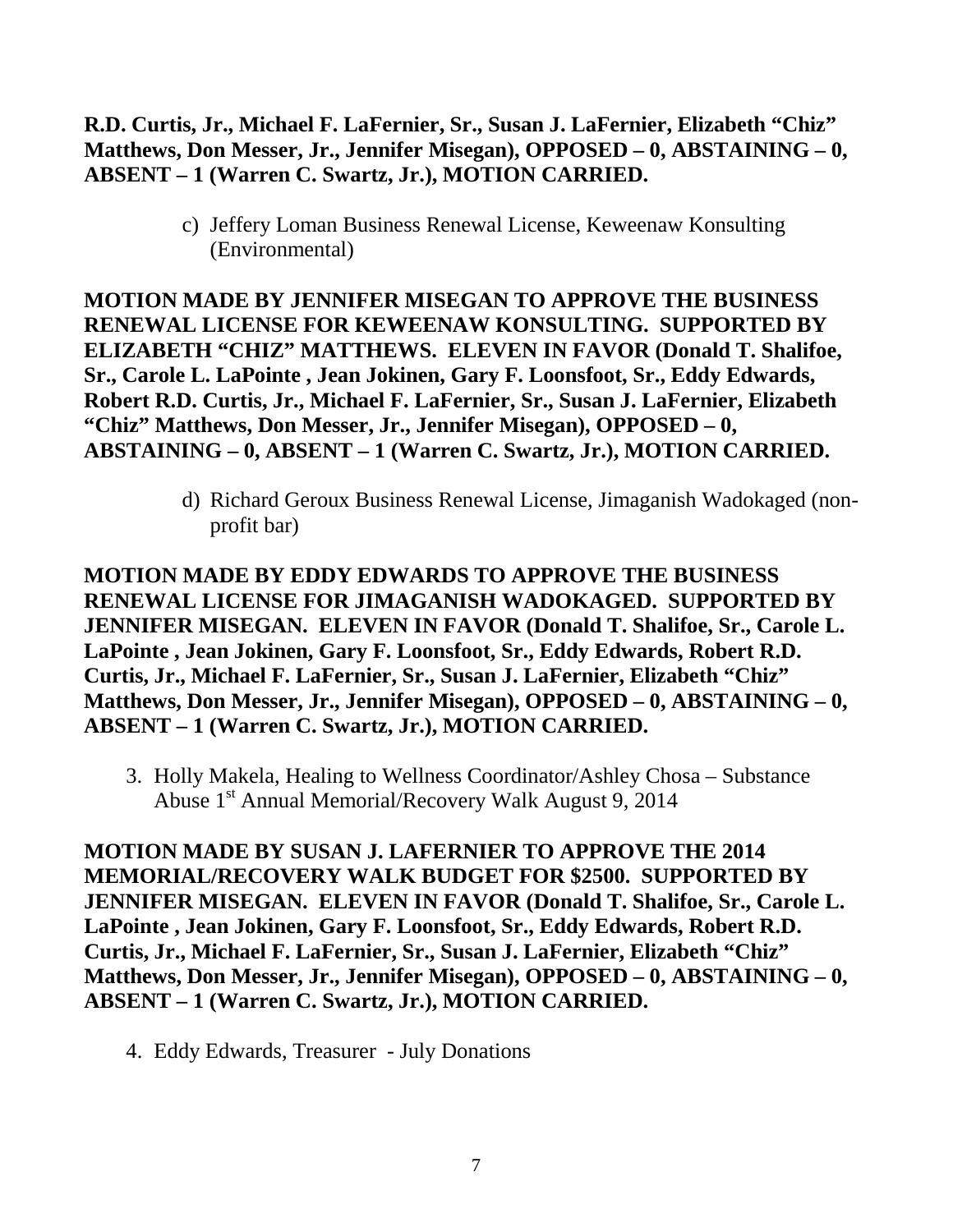**MOTION MADE BY CAROLE L. LAPOINTE TO APPROVE \$2500 FOR THE L'ANSE AREA SCHOOLS/HORNET PARK IMPROVEMENT GROUP. SUPPORTED BY MICHAEL F. LAFERNIER, SR. TEN IN FAVOR (Donald T. Shalifoe, Sr., Carole L. LaPointe , Gary F. Loonsfoot, Sr., Eddy Edwards, Robert R.D. Curtis, Jr., Michael F. LaFernier, Sr., Susan J. LaFernier, Elizabeth "Chiz" Matthews, Don Messer, Jr., Jennifer Misegan), OPPOSED – 1 (Jean Jokinen), ABSTAINING – 0, ABSENT – 1 (Warren C. Swartz, Jr.), MOTION CARRIED.**

5. Debbie Parrish, KBOCC Director – College Update/Open House

Debbie gave an update on the new college renovations, introduced new employees and employees that were in attendance and also invited the Council to the Open House which will be Thursday, August  $21<sup>st</sup>$  from  $1:00 - 5:00$  at the Waabanung Campus in L'Anse.

6. Jennifer Misegan - ATV Usage for Fostering Family Fun Day

**MOTION MADE BY EDDY EDWARDS TO APPROVE ATV USAGE FOR THE OJIBWA CAMPGROUND FOR THIS EVENT ONLY. SUPPORTED BY CAROLE L. LAPOINTE. ELEVEN IN FAVOR (Donald T. Shalifoe, Sr., Carole L. LaPointe , Jean Jokinen, Gary F. Loonsfoot, Sr., Eddy Edwards, Robert R.D. Curtis, Jr., Michael F. LaFernier, Sr., Susan J. LaFernier, Elizabeth "Chiz" Matthews, Don Messer, Jr., Jennifer Misegan), OPPOSED – 0, ABSTAINING - 0, ABSENT – 1 (Warren C. Swartz, Jr.), MOTION CARRIED.**

7. Jennifer Misegan – Background Checks for Pow-wow Committee and Traditional Teachers

**MOTION MADE BY JENNIFER MISEGAN THAT THE POWWOW COMMITTEE AND TRADITIONAL TEACHERS BE INCLUDED IN THE BACKGROUND CHECKS. SUPPORTED BY GARY F. LOONSFOOT, SR. NINE IN FAVOR (Donald T. Shalifoe, Sr., Carole L. LaPointe , Gary F. Loonsfoot, Sr., Robert R.D. Curtis, Jr., Michael F. LaFernier, Sr., Susan J. LaFernier, Elizabeth "Chiz" Matthews, Don Messer, Jr., Jennifer Misegan), OPPOSED – 2 (Jean Jokinen, Eddy Edwards), ABSTAINING - 0, ABSENT – 1 (Warren C. Swartz, Jr.), MOTION CARRIED.**

James Loman Statement (added not on the agenda)

He read a statement he prepared in regards to his adjacent property to the Baraga Lakeside Inn.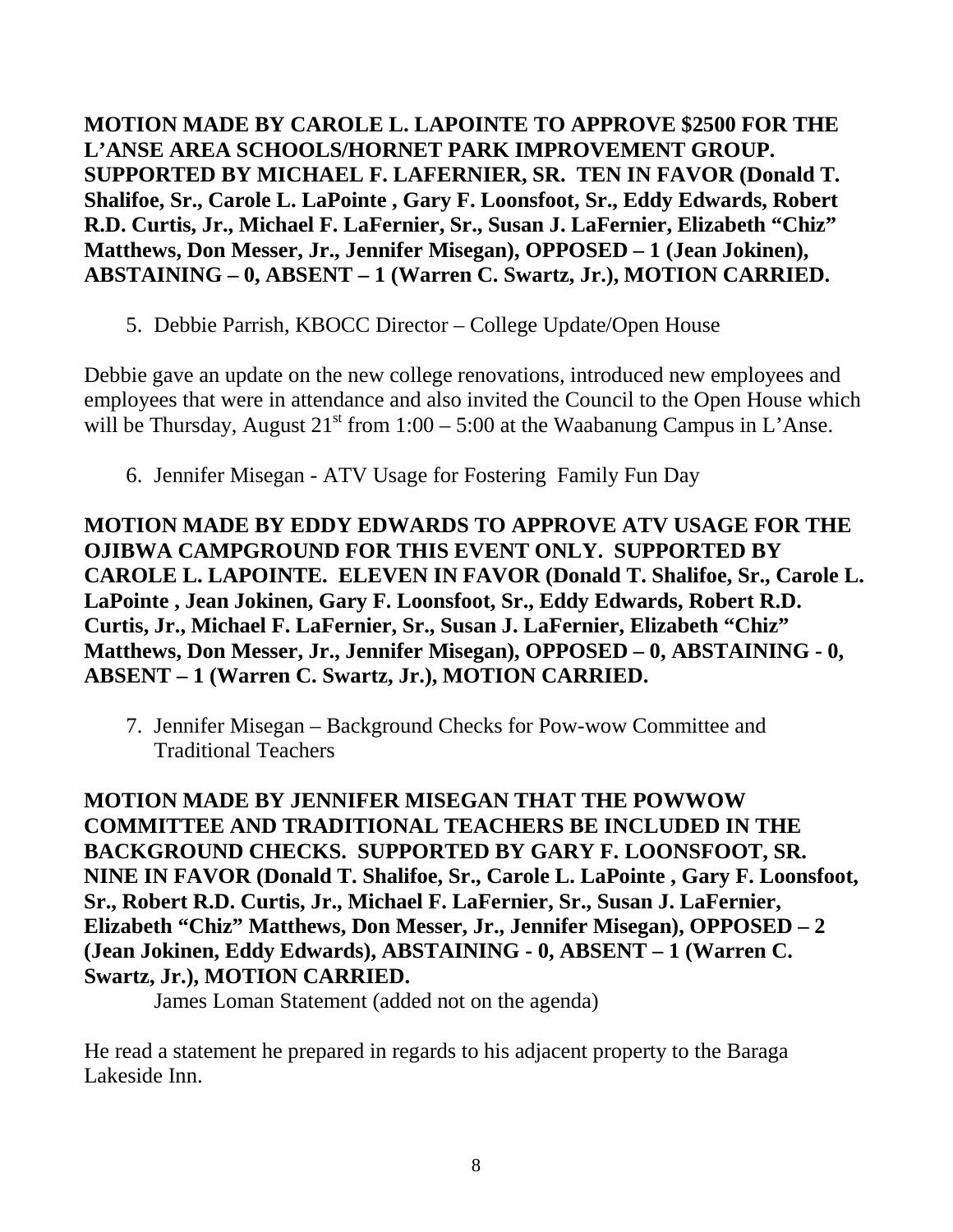Elizabeth "Chiz" Matthews out of the room at 11:42 a.m. – 11:44 a.m.

**MOTION MADE BY EDDY EDWARDS TO GO INTO CLOSED SESSION WITH TRIBAL MEMBERS ONLY AT 11:43 A.M. SUPPORTED BY GARY F. LOONSFOOT, SR. TEN IN FAVOR (Donald T. Shalifoe, Sr., Carole L. LaPointe , Jean Jokinen, Gary F. Loonsfoot, Sr., Eddy Edwards, Robert R.D. Curtis, Jr., Michael F. LaFernier, Sr., Susan J. LaFernier, Don Messer, Jr., Jennifer Misegan), OPPOSED – 0, ABSTAINING - 0, ABSENT – 2 (Elizabeth "Chiz" Matthews, Warren C. Swartz, Jr.), MOTION CARRIED.**

## **Break 11:43 a.m. – 11:54 a.m.**

O. Closed Session: (OPEN TO TRIBAL MEMBERS ONLY!)

1. Eddy Edwards, Treasurer – "Our New Casino Resort" Presentation/Business Plan

Robert R.D. Curtis, Jr. and Don Messer, Jr. returned at 11:57 a.m.

Ogimaa Shalifoe left the room at 12:00 p.m. – 12:02 p.m.

**MOTION MADE BY GARY F. LOONSFOOT, SR. TO GO INTO OPEN SESSION AT 12:49 P.M. SUPPORTED BY ELIZABETH "CHIZ" MATTHEWS. ELEVEN IN FAVOR (Donald T. Shalifoe, Sr., Carole L. LaPointe , Jean Jokinen, Gary F. Loonsfoot, Sr., Eddy Edwards, Robert R.D. Curtis, Jr., Michael F. LaFernier, Sr., Susan J. LaFernier, Elizabeth "Chiz" Matthews, Don Messer, Jr., Jennifer Misegan), OPPOSED – 0, ABSTAINING - 0, ABSENT – 1 (Warren C. Swartz, Jr.), MOTION CARRIED.**

#### **Jennifer Misegan left at 12:50 p.m.**

P. Closing Song: Four Thunders

Q. Adjournment:

**MOTION MADE BY GARY LOONSFOOT, SR. TO ADJOURN AT 12:56 P.M. SUPPORTED BY EDDY EDWARDS. TEN IN FAVOR (Donald T. Shalifoe, Sr., Carole L. LaPointe , Jean Jokinen, Gary F. Loonsfoot, Sr., Eddy Edwards, Robert R.D. Curtis, Jr., Michael F. LaFernier, Sr., Susan J. LaFernier, Elizabeth "Chiz" Matthews, Don Messer, Jr.), OPPOSED – 0, ABSTAINING - 0, ABSENT – 2 (Jennifer Misegan, Warren C. Swartz, Jr.), MOTION CARRIED.**